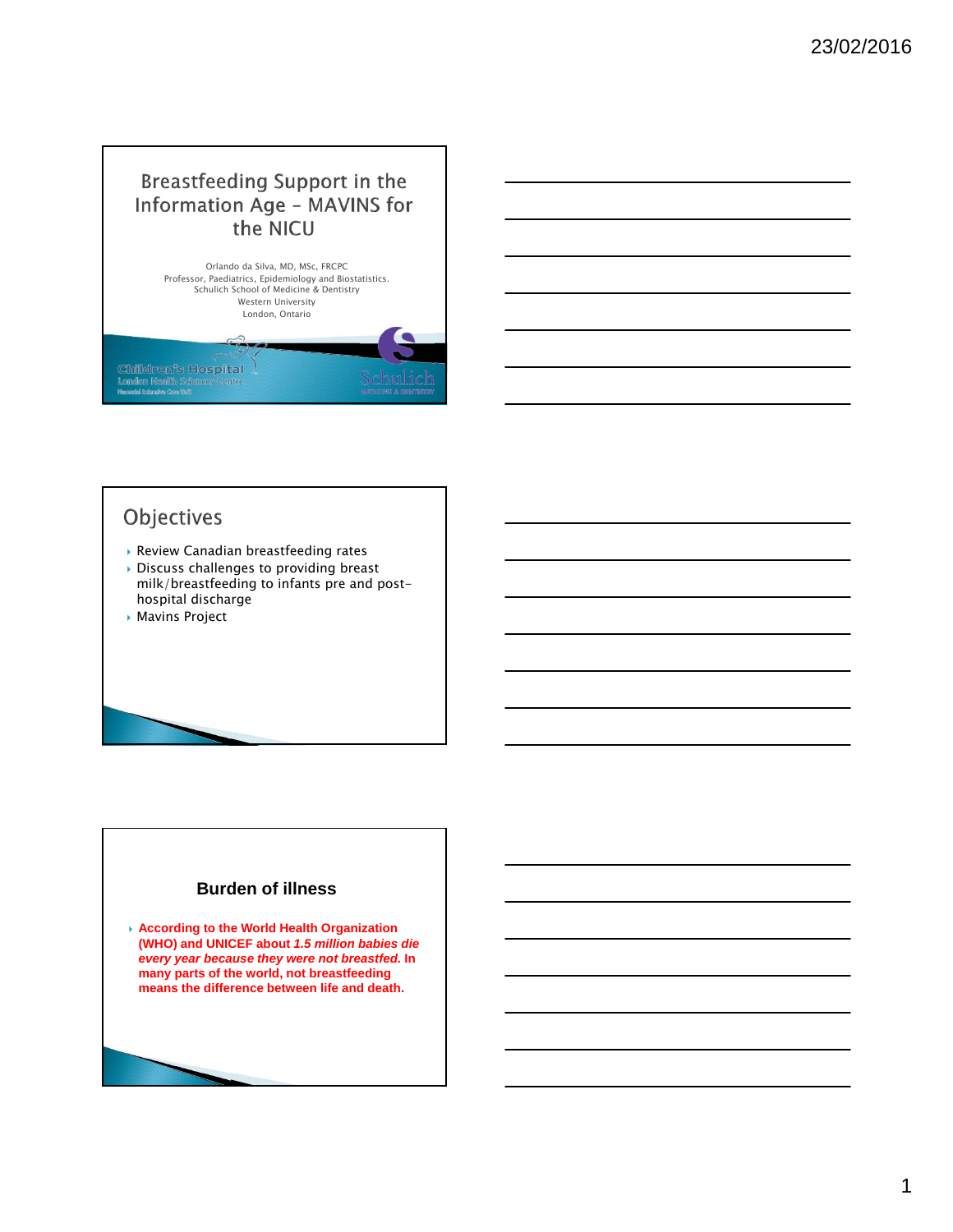| Breastfeeding practices by province and territory (Percent) |      |                   |      |                      |
|-------------------------------------------------------------|------|-------------------|------|----------------------|
|                                                             | 2011 | 2012              | 2013 | 2014                 |
|                                                             |      | %                 |      |                      |
| <b>Breastfeeding Initiation</b>                             |      |                   |      |                      |
| Canada                                                      | 88.4 | 90.3              | н.   | ۰.                   |
| Newfoundland and Labrador                                   |      |                   |      |                      |
|                                                             | 54.3 | 59.3              |      |                      |
| Prince Edward Island                                        |      |                   |      |                      |
|                                                             | 91.8 | 59.4 <sup>E</sup> |      |                      |
| Nova Scotia                                                 | 80.2 | 86.7              | 83.9 | 88.6                 |
| New Brunswick                                               | 69.5 | 78.5              | 79.6 | 75.0                 |
| Ouebec                                                      | 88.7 | 89.9              | 89.9 | 87.3                 |
| Ontario                                                     | 87.1 | 90.4              | 91.8 | 89.8                 |
| Manitoba                                                    | 94.4 | 91.1              |      | $\ddot{\phantom{a}}$ |
| Saskatchewan                                                | 85.3 | 86.0              |      |                      |
| Alberta                                                     | 93.3 | 91.3              | 95.1 | 95.1                 |
| <b>British Columbia</b>                                     | 94.2 | 97.2              | ä,   |                      |
| Yukon                                                       | 93.0 | 99.2              |      | $\ddot{\phantom{a}}$ |
| Northwest Territories                                       |      |                   |      |                      |
|                                                             | 97.7 | 92.5              | 87.0 | 90.1                 |
| Nunavut                                                     | 73.0 | 85.4              | 70.9 | 78.3                 |



|                           | 2011  | 2012                | 2013              | 2014              |
|---------------------------|-------|---------------------|-------------------|-------------------|
|                           |       |                     |                   |                   |
| Exclusive breastfooding   |       |                     |                   |                   |
| Canada                    | 27.8  | 24.2                |                   |                   |
| Newfoundland and Labrador |       | 17.15               |                   |                   |
| Prince Edward Island      |       |                     |                   |                   |
| Neva Scotta               |       |                     |                   |                   |
|                           | 26.57 | $20.1$ <sup>1</sup> | 34.57             | 30.7 <sup>0</sup> |
| New Brunswick             |       |                     |                   |                   |
|                           | 20.91 | 27.38               | 21.5%             | 15.89             |
| Quebec                    |       |                     |                   |                   |
|                           | 22.6  | 16.1                | 23.4              | 23.5              |
| Ontario                   |       |                     |                   |                   |
|                           | 27.3  | 22.4                | 33.3              | 27.5              |
| Manitoba                  | 37.0  | 21.99               |                   |                   |
| Saskatchewan              | 25.8  | 36.6                |                   |                   |
| Alberta                   |       |                     |                   |                   |
|                           | 27.1  | 27.8                | 33.0              | 30.5              |
| British Columbia          | 41.4  | 40.3                |                   |                   |
| Yukon                     |       | 46.09               |                   |                   |
| Northwest Territories     |       |                     |                   |                   |
|                           |       |                     | 34.8 <sup>6</sup> | $41.1^{8}$        |
| Nunavut                   | 28.57 |                     | 28.74             |                   |

| <u> 1989 - Andrea Stadt Britain, amerikansk politik (d. 1989)</u>                                                                                                                                                             |  |  |  |
|-------------------------------------------------------------------------------------------------------------------------------------------------------------------------------------------------------------------------------|--|--|--|
| <u> 1989 - Johann John Stone, markin fan it ferstjer fan de ferstjer fan it ferstjer fan it ferstjer fan it fers</u>                                                                                                          |  |  |  |
| <u> 1989 - Andrea Stadt Britain, amerikansk politik (* 1989)</u>                                                                                                                                                              |  |  |  |
| <u> 1989 - Andrea Stadt Britain, amerikansk politik (d. 1989)</u>                                                                                                                                                             |  |  |  |
| <u> 1989 - Johann Harry Harry Harry Harry Harry Harry Harry Harry Harry Harry Harry Harry Harry Harry Harry Harry</u>                                                                                                         |  |  |  |
| the control of the control of the control of the control of the control of the control of the control of the control of the control of the control of the control of the control of the control of the control of the control |  |  |  |
|                                                                                                                                                                                                                               |  |  |  |

|                                                     | women who breastfed or tried to breastfeed their baby,<br>by province/territory, Canada, 2006-2007 |                 |  |  |
|-----------------------------------------------------|----------------------------------------------------------------------------------------------------|-----------------|--|--|
| Province/territory                                  | 96                                                                                                 | 95%CL           |  |  |
| Newfoundland and Labrador                           | 22.7                                                                                               | 17.8-27.6       |  |  |
| Prince Edward Island                                | 17.2                                                                                               | $13.5 - 21.0$   |  |  |
| Nova Scotia                                         | 27.7                                                                                               | 23.2-32.3       |  |  |
| New Brunswick                                       | 22.0                                                                                               | 17.6-26.5       |  |  |
| Ouebec                                              | 20.3                                                                                               | 17.9-22.6       |  |  |
| Ontario                                             | 22.1                                                                                               | $20.2 - 24.0$   |  |  |
| Manitoha                                            | 19.2                                                                                               | $15.2 - 23.1$   |  |  |
| Saskatchewan                                        | 17.6                                                                                               | $13.8 - 21.4$   |  |  |
| Alberta                                             | 22.4                                                                                               | $19.2 - 25.6$   |  |  |
| British Columbia                                    | 18.1                                                                                               | 15.1-21.2       |  |  |
| Yukon                                               | 12.3                                                                                               | 8.4-16.3        |  |  |
| Northwest Territories                               |                                                                                                    | $13.2$ 9.1-17.2 |  |  |
| Nunavut                                             | $17.8 +$                                                                                           | $11.7 - 24.0$   |  |  |
| Canada                                              | 21.0                                                                                               | 20.0-22.1       |  |  |
| CI - confidence interval.                           |                                                                                                    |                 |  |  |
| + Coefficient of variation between 16.6% and 33.3%. |                                                                                                    |                 |  |  |

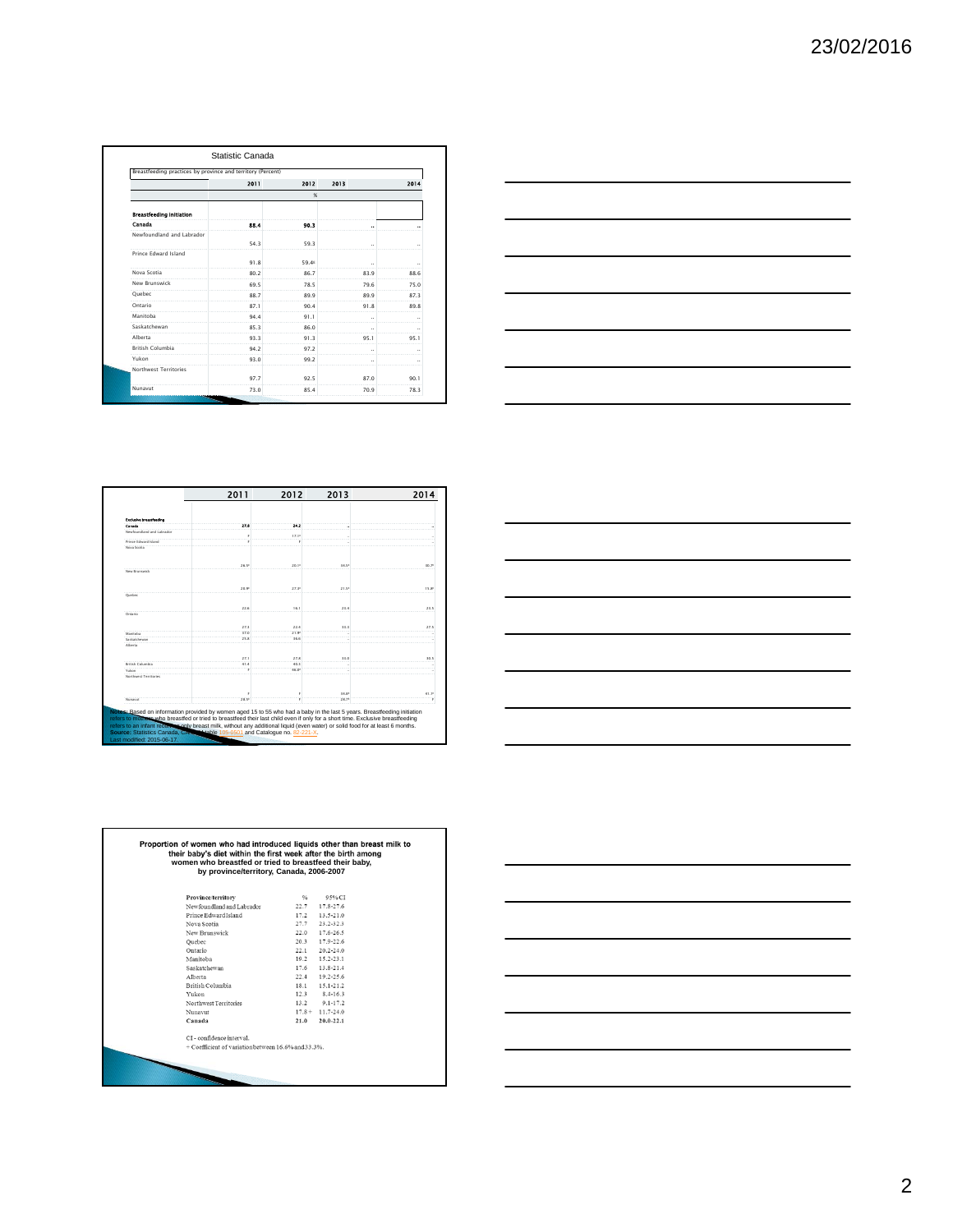

Benefits of Breastfeeding

| Outcome                                                                                | Excess Risk* (%)     |
|----------------------------------------------------------------------------------------|----------------------|
| Among full-term infants                                                                |                      |
| Acute ese infection (otitis media) <sup>1</sup>                                        | 100                  |
| Eczenia (atopic demustitis) <sup>21</sup>                                              | 47                   |
| Diarrhea and voteiting (gastrointestinal infection) <sup>3</sup>                       | 178                  |
| Hospitalization for lower respiratory tract diseases<br>in the first year <sup>4</sup> | 257                  |
| Arthma, with family history <sup>2</sup>                                               | 67                   |
| Ardıma, no family history?                                                             | 35                   |
| Childhood obesity'                                                                     | 32                   |
| Type 2 dialones mellitus <sup>4</sup>                                                  | 64                   |
| Acute hypphocytic leukemis2                                                            | 25                   |
| Acute myelogenous leukemis'                                                            | 1.5                  |
| Sudden infant death syndrome <sup>2</sup>                                              | 56                   |
| Among preterm infants                                                                  |                      |
| Necessizing enterocolitis2                                                             | 138                  |
| Among mothers                                                                          |                      |
| <b>Remass conscent</b>                                                                 | $\ddot{\phantom{1}}$ |
| Ovarian cancer <sup>1</sup>                                                            | 27                   |

- Psychosocial effect
- **Economic effect**
- Environment effect
- Cognitive effect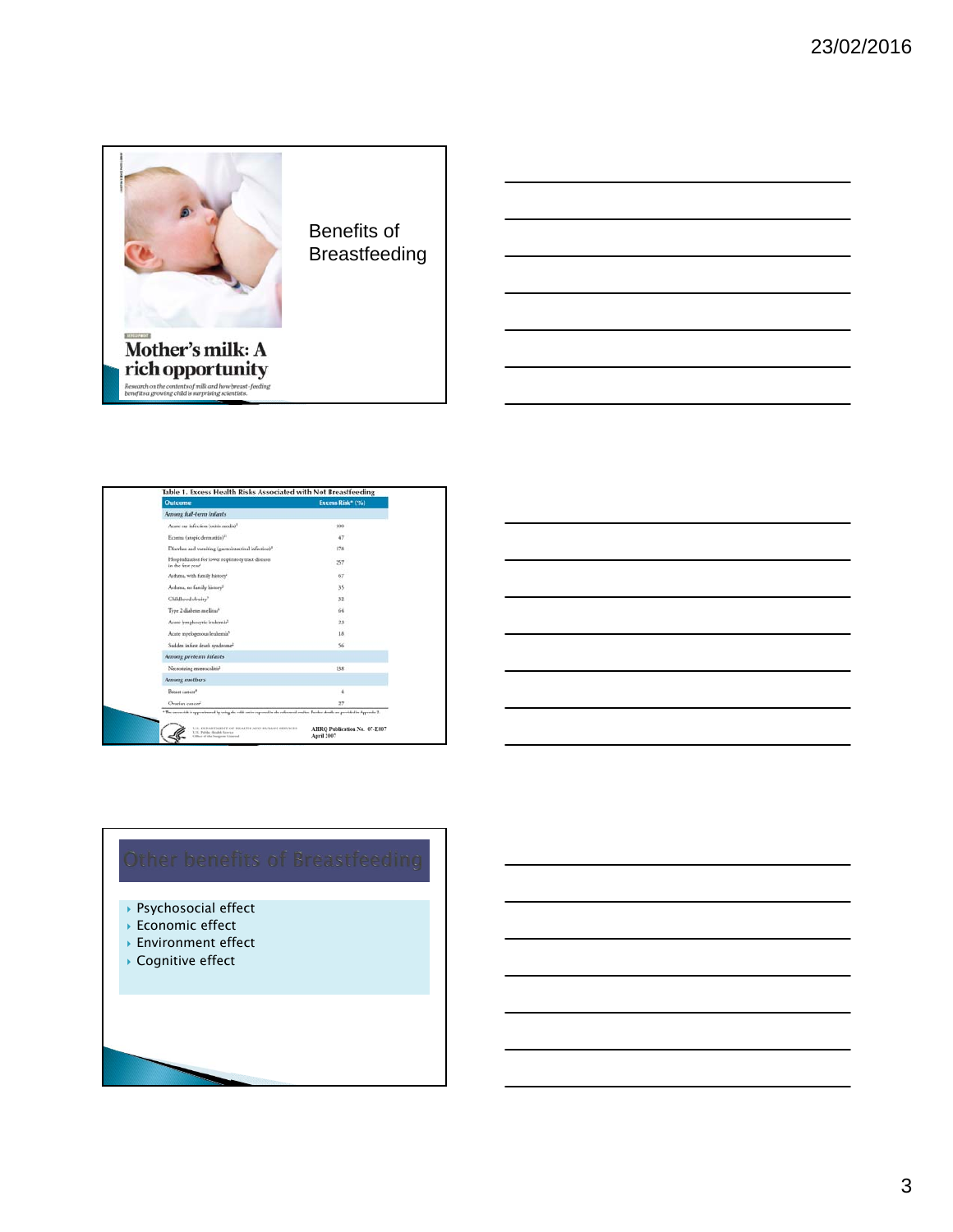#### Breastfeeding and Child Cognitive Development

ORIGINAL ARTICLE

New Evidence From a Large Randomized Trial

Michael S. Kramer, MI2; Frances Aboud, PhD; Elena Mironou, MSc; Irina Vanilovich, MD; MSc; Erbert W. Plati, PhD;<br>Lisla Matash, ND, MSc; Sergel (gumner, MD, PhD; Eric Fombone, MD; Statala Broghavsich, MD, MSc;<br>Thiery Ductor

| <b>Cluster-Adjusted Mean Difference</b> |
|-----------------------------------------|
|                                         |
| $+4.9 (+0.4 to +9.3)$                   |
| $+4.6 (+0.2 to +9.0)$                   |
| $+1.9(-1.710 + 5.5)$                    |
| $+1.8(-1.910+5.5)$                      |
| $+7.5 (+0.8 to +14.3)$                  |
| $+2.9(-3.310+9.1)$                      |
| $+5.9(-1.010 + 12.81)$                  |
|                                         |

| Sociodemographic Factor                                                                                                                                                                                                                                                                                                                                                                                                                                                | <b>Ever Breastfed</b><br>(%) | <b>Breastfeeding at Breastfeeding at</b><br>$6$ Months $(%$ ) | 12 Months (%) |
|------------------------------------------------------------------------------------------------------------------------------------------------------------------------------------------------------------------------------------------------------------------------------------------------------------------------------------------------------------------------------------------------------------------------------------------------------------------------|------------------------------|---------------------------------------------------------------|---------------|
| <b>United States</b>                                                                                                                                                                                                                                                                                                                                                                                                                                                   | 75.0                         | 43.0                                                          | 22.4          |
| Race/ethnicity                                                                                                                                                                                                                                                                                                                                                                                                                                                         |                              |                                                               |               |
| American Indian or Alaska Native                                                                                                                                                                                                                                                                                                                                                                                                                                       | 73.8                         | 42.4                                                          | 20.7          |
| Asian or Pacific Islander                                                                                                                                                                                                                                                                                                                                                                                                                                              | 83.0                         | 56.4                                                          | 32.8          |
| Hispanic or Latino                                                                                                                                                                                                                                                                                                                                                                                                                                                     | 80.6                         | 46.0                                                          | 24.7          |
| Non-Hispanic Black or African American                                                                                                                                                                                                                                                                                                                                                                                                                                 | 58.1                         | 27.5                                                          | 12.5          |
| Non-Hispanic White                                                                                                                                                                                                                                                                                                                                                                                                                                                     | 76.2                         | 44.7                                                          | 23.3          |
| Receiving WIC <sup>+</sup>                                                                                                                                                                                                                                                                                                                                                                                                                                             |                              |                                                               |               |
| Yes                                                                                                                                                                                                                                                                                                                                                                                                                                                                    | 67.5                         | 33.7                                                          | 17.5          |
| No, but eligible                                                                                                                                                                                                                                                                                                                                                                                                                                                       | 77.5                         | 48.2                                                          | 30.7          |
| Indigible                                                                                                                                                                                                                                                                                                                                                                                                                                                              | 84.6                         | 54.2                                                          | 27.6          |
| Maternal education                                                                                                                                                                                                                                                                                                                                                                                                                                                     |                              |                                                               |               |
| Not a high school graduate                                                                                                                                                                                                                                                                                                                                                                                                                                             | 67.0                         | 37.0                                                          | 21.9          |
| High school graduate                                                                                                                                                                                                                                                                                                                                                                                                                                                   | 66.1                         | 31.4                                                          | 15.1          |
| Some college                                                                                                                                                                                                                                                                                                                                                                                                                                                           | 76.5                         | 41.0                                                          | 20.5          |
| College graduate                                                                                                                                                                                                                                                                                                                                                                                                                                                       | 88.3                         | 59.9                                                          | 31.1          |
| * Survey limited to children aged 19-35 months at the time of data collection. The lag between birth and collection of data allows for tracking of<br>breastfeeding initiation as well as calculating the duration of breastfeeding.<br><sup>1</sup> WIC - Special Supplemental Nutrition Program for Women, Infants, and Ch Idren; U.S. Department of Agriculture.<br>Source: Centers for Disease Control and Prevention, National Immunization Survey. <sup>41</sup> |                              |                                                               |               |

#### Key barriers to breastfeeding:

#### Lack of Knowledge

While breastfeeding is considered a natural skill, some mothers<br>may need education and guidance. Providing accurate<br>information can help prepare mothers for breastfeeding.

#### **Lactation Problems**

Without good support, many women have problems with<br>breastfeeding. Most of these are avoidable if identified and<br>treated early, and need not pose a threat to continued<br>breastfeeding.

 $\overline{\phantom{a}}$ 

**Poor Family and Social Support**<br>Fathers, grandmothers, and other family members strongly<br>influence mothers' decisions about starting, continuing, and<br>accommodating breastfeeding.

#### **Social Norms**

Many people see breastfeeding as an alternative rather the routine way to feed infants.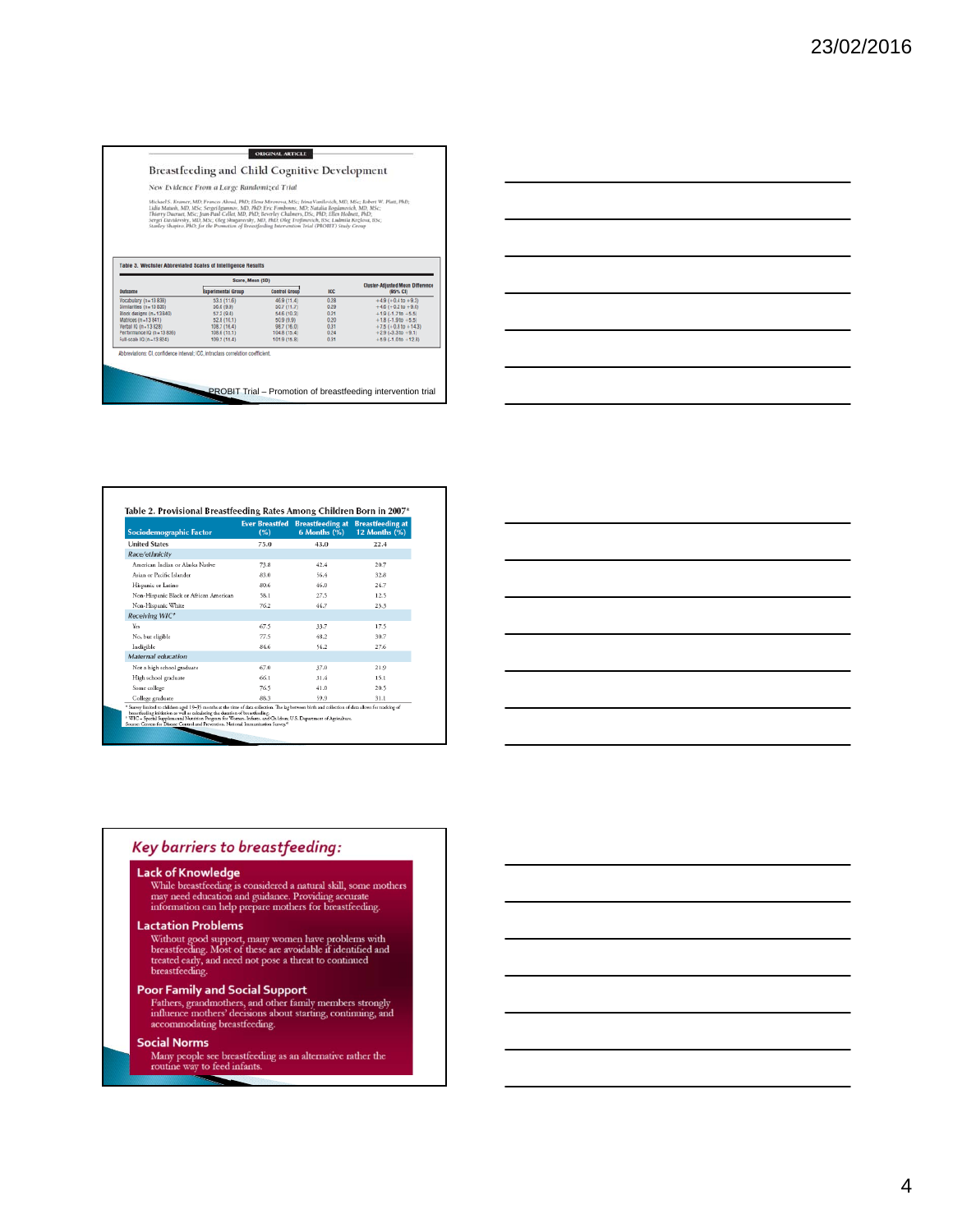#### Key barriers to breastfeeding:

#### Embarrassment

The popular culture's sexualization of breasts compels some<br>women to conceal breastfeeding. Improving support for<br>women to breastfeed can help them better accommodate the<br>demands of everyday life while protecting their inf

**Employment and Child Care**<br>
Employed mothers typically find that (1) returning to work<br>
and (2) lack of maternity leave are significant barners to<br>
breastfreeding.

#### **Health Services**

Health care systems and health care providers can improve<br>Health care systems and health care providers can improve<br>mothers' breastfeeding experiences by pursuing and obtaining<br>the training and education opportunities they

# Breastfeeding challenges facing<br>mothers of Preterm infants



г

| TABLE 2                        | Reason*                             | $-1$ $w$                  | Reasons for Breastfeeding Cessation According to Length of Time That Infants Were Breastfed: PRAMS, 2000-2001<br>$1-4$ $mk$ | $>4$ wk                   |
|--------------------------------|-------------------------------------|---------------------------|-----------------------------------------------------------------------------------------------------------------------------|---------------------------|
|                                |                                     | $(n = 1105)$ , % (95% CD) | $(n = 4687, % (05%, C))$                                                                                                    | $(n = 5617)$ , % (95% CI) |
|                                | Sore/cracked/bleeding nipples       | 34.9 (30.0-39.8)          | 30.2 (27.8-32.6)                                                                                                            | $129(11+145)$             |
| Not producing enough milk      |                                     | 28.1 (23.7-32.6)          | 38.8 (36.3-41.3)                                                                                                            | 37.1 (34.8-39.3)          |
| Sick/couldn't breastfeed       |                                     | $7.0(4.4 - 9.5)$          | $79(65-0.3)$                                                                                                                | $55(4.6-6.5)$             |
| Baby had difficulty            |                                     | 48.4 (43.3-53.4)          | 34.0 (31.5-36.4)                                                                                                            | 15.3 (13.7-16.9)          |
|                                | Raby not satisfied with breast milk | $22.2$ (18.1-26.3)        | 38.6436.1-41.1)                                                                                                             | 42.4 (40.1-44.7)          |
| Baby not gaining enough weight |                                     | 9.8 (6.6-12.9)            | 10.4 (8.9-11.9)                                                                                                             | 8.8 (7.4-10.2)            |
| Baby sick/couldn't breastfeed  |                                     | $3.9(2.0 - 5.8)$          | $3.4(2.5-1.2)$                                                                                                              | $3.1(2.4-3.9)$            |
|                                | Too many other responsibilities     | 8.015.3-10.81             | 11.4 (9.8-13.0)                                                                                                             | 12.5 (11.0-14.0)          |
| Right time to stop             |                                     | $43(22-65)$               | 82 (6.8-9.7)                                                                                                                | $21.8(19.8-23.7)$         |
| Work/school                    |                                     | $73(47-99)$               | 14.2 (12.4-16.0)                                                                                                            | 35.0 (32.8-37.2)          |
|                                | Partner wanted to stop              | $28(10-46)$               | $1609 - 221$                                                                                                                | $1.7(1.1 - 2.3)$          |
|                                | Someone else to feed the baby       | 8.5 (5.7-11.4)            | $0.0$ (8.4-11.3)                                                                                                            | 10.7 (9.3-12.0)           |
| Othert                         |                                     | 29.3 (24.7-34.0)          | 25.2 (23.1 - 27.4)                                                                                                          | 253 (23 3-27 3)           |

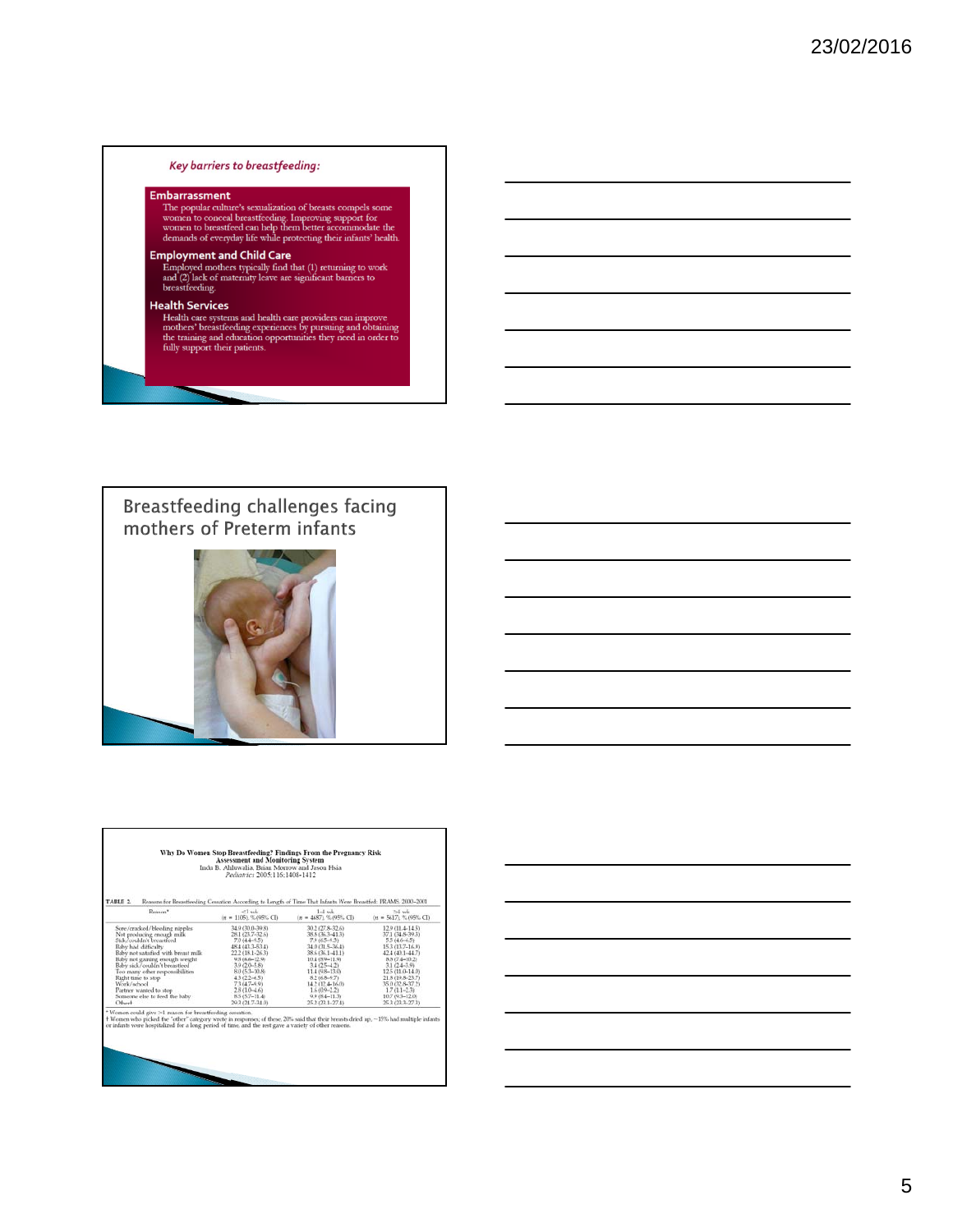







## **Next Step**

 Current project: Online Interactive Breastfeeding Support Clinic

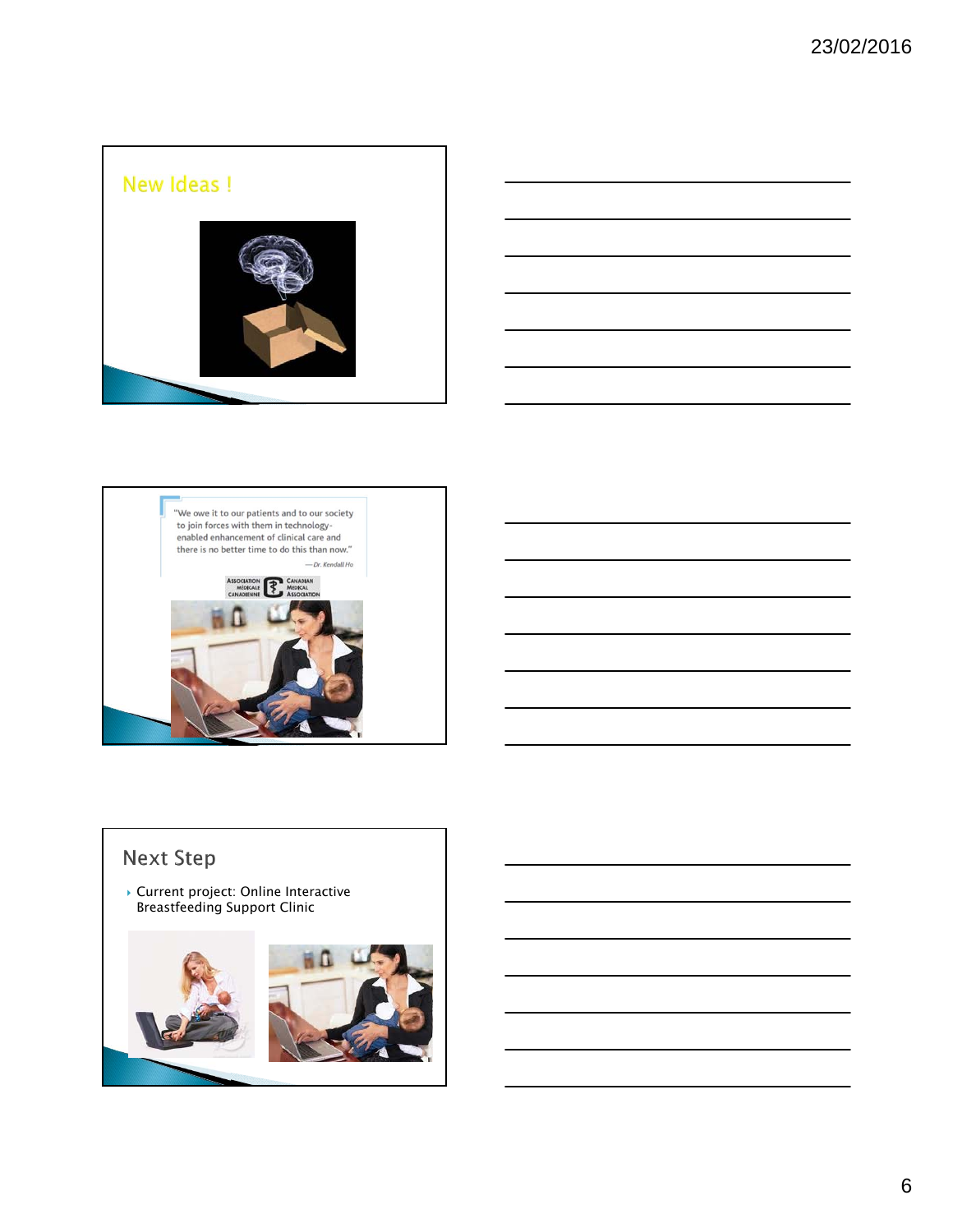## Mavins Project - Objectives

 $\blacktriangleright$  Providing professional and lay peer support to breastfeeding mothers online, will increase maternal satisfaction with the breastfeeding experience and 6 month-exclusive breastfeeding rates.





# **Mavins-Methods** Project Evaluation Quantitative data analysis ◦ 1 and 6 month questionnaire to ascertain BF rates Qualitative Data Analysis ◦ Maternal satisfaction and sense of BF support**MAVINS**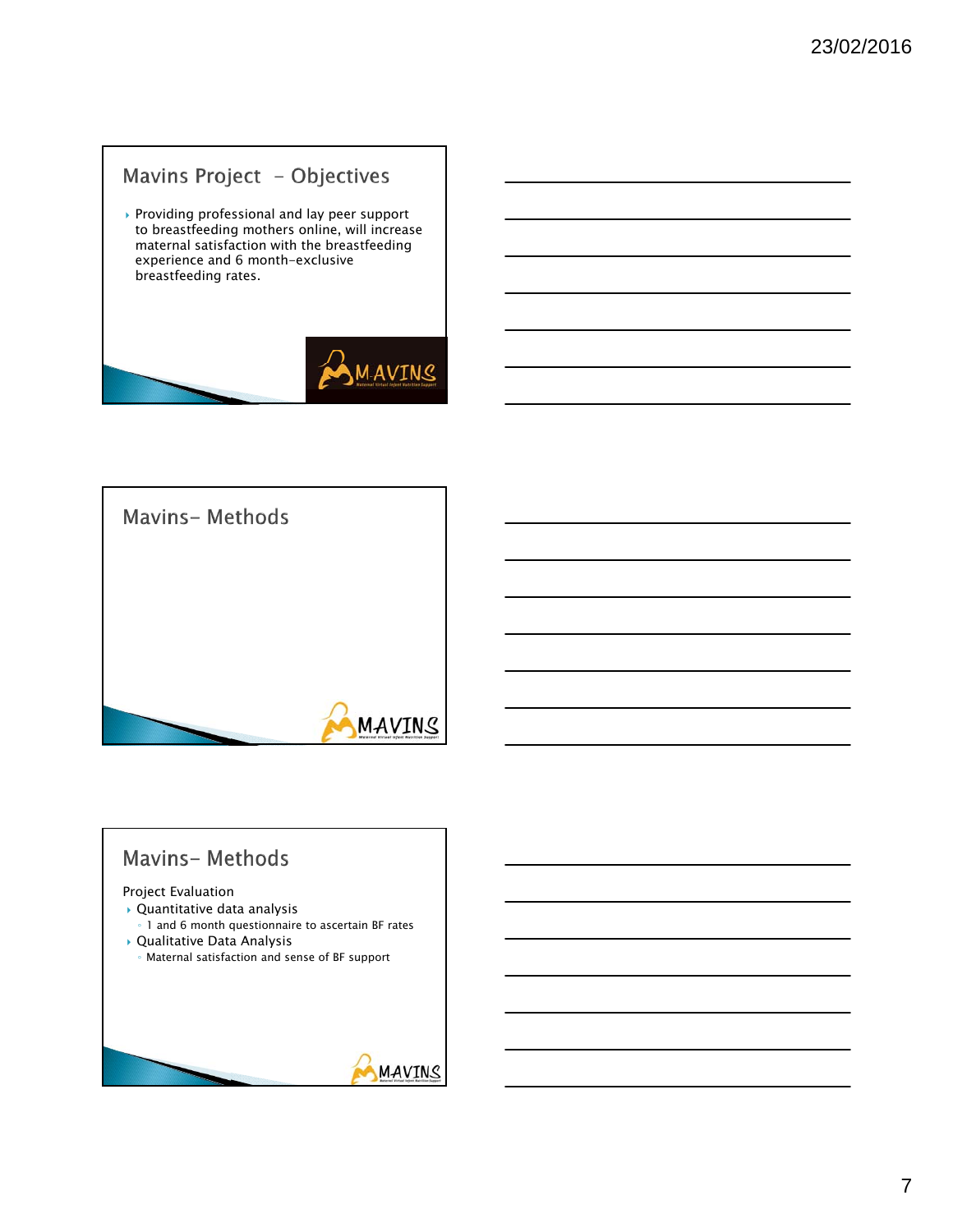## Mavins project - Relevance

- Assess effectiveness of a breastfeeding online support intervention on improving breastfeeding outcomes;
- Examine maternal satisfaction with the intervention; and
- ▶ Potential public health benefits



https://mavins.lhsc.on.ca/home

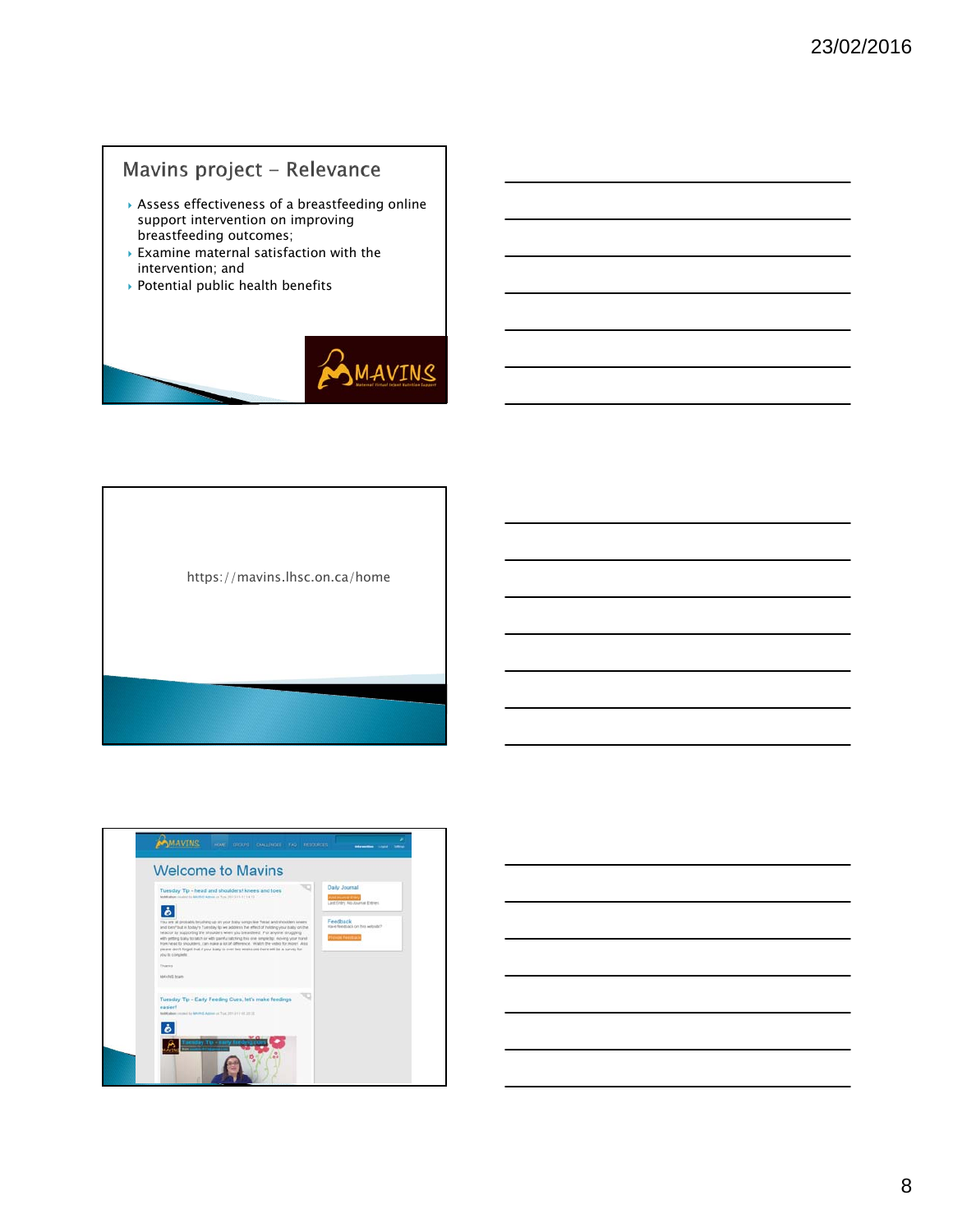







# **Mavins Project** Biggest challenge – client participation!!!